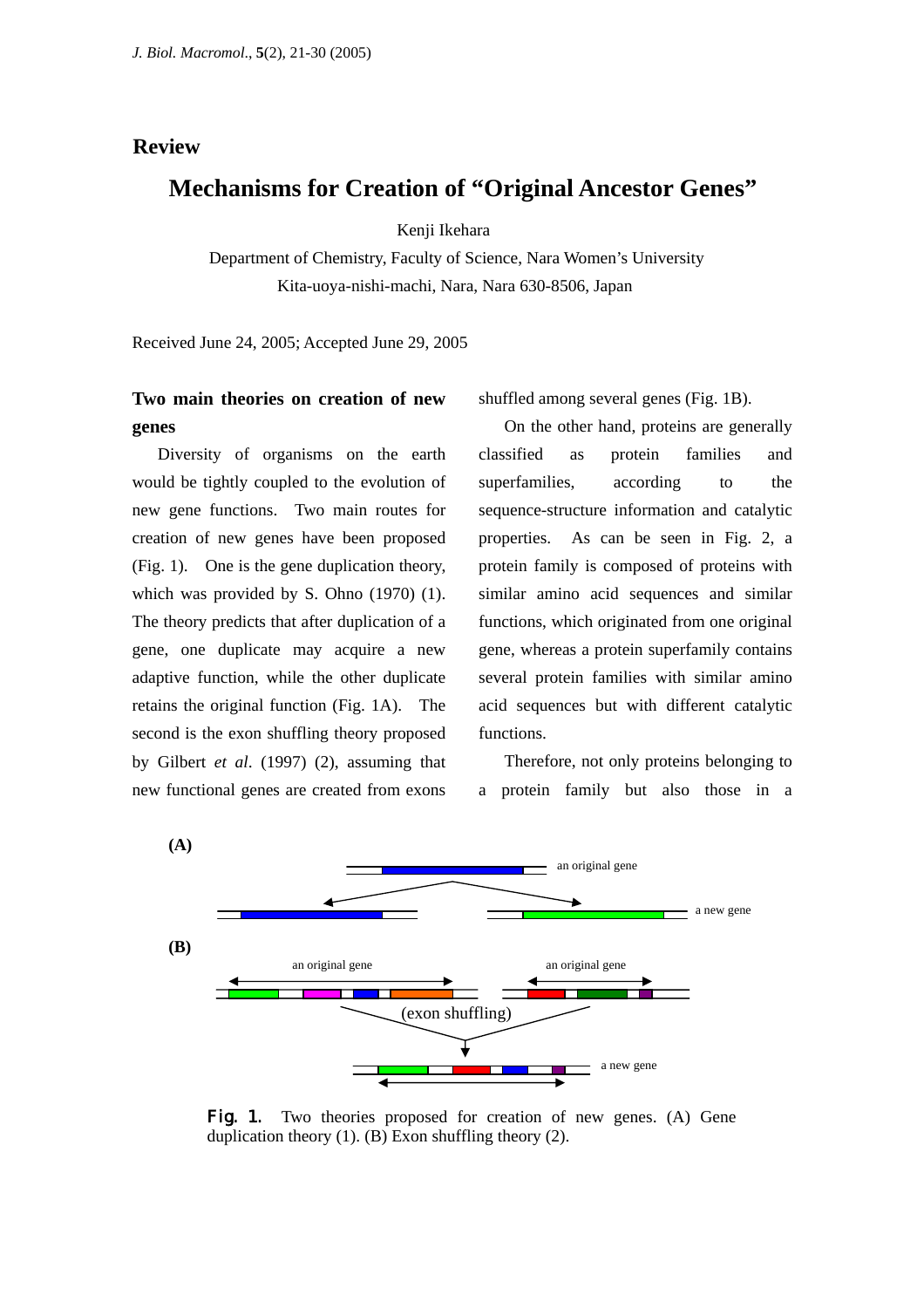

**Fig. 2.** Individual proteins (small black dots) should be produced from "original ancestor genes" (open circles) and from "original genes" (grey circles). Large ellipsoids small ellipsoids indicate protein superfamilies and protein families, respectively.

superfamily originated from one common original ancestor protein. This indicates that all proteins in the family and the superfamily were produced by expression of genes created by gene duplications (Fig. 2).

Although two theories, gene duplication theory and exon shuffling theory, are essential molecular mechanisms for creation of new genes, both routes require preexisting, original genes. Therefore, both of the two theories do not explain the way how to create original ancestor genes, which are quite different from preexisting genes, since new genes are produced by modification from sense sequences of the parental genes. Here, "original gene" means a parental gene

encoding proteins which acquired new function to form a protein family and "original ancestor gene" indicates the first ancestor gene encoding the first protein among a protein superfamily (Fig. 2).

This means that two theories described above does not explain the most fundamental problems on the creation of "original ancestor genes" and that the problems are remained unsolved until now. So, in this review the mechanism for creation of "original ancestor genes", from which many descendant genes could be produced, is discussed from a standpoint of our GC-NSF(a) and (GNC)n, (SNS)n primitive gene hypotheses (3, 4).

# **GC-NSF(a) Hypothesis for Creation of "Original Ancestor" Genes under the Universal Genetic Code**

We have proposed one hypothesis on the origin of genes about 10 years ago, while performing researches based on the following considerations (3). If new genes were created on the earth at present, from what kind of DNA sequences could "original ancestor genes" have been created under the universal genetic code? Analyses of microbial genes and proteins obtained from the GenomeNet Database, led us the idea that new "original ancestor genes" could be produced from non-stop frames on antisense sequences of microbial GC-rich genes  $(GC\text{-}\text{NSF}(a))$ , as described below (Fig. 3) (3).

 The GC contents of microbial genes are distributed over an extremely wide range, from about 25 to 75%. Compositions of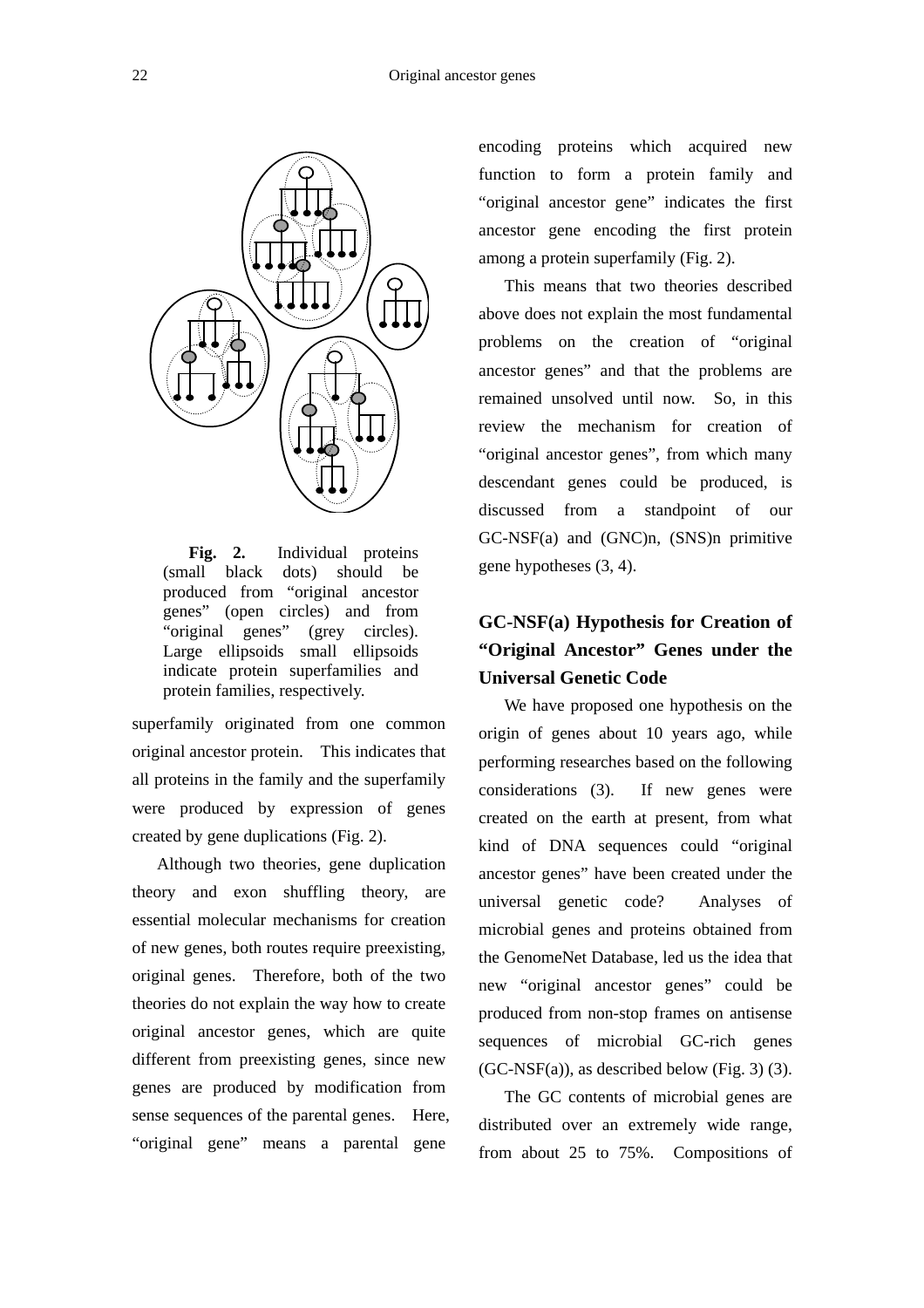about half the number of amino acids in proteins largely change as the GC contents of the genes increased or decreased under GCor AT-mutation pressure (4, 5). It is expected that the fundamental properties of globular proteins, which are given by six structural indexes (hydropathy,  $\alpha$ -helix, β-sheet, β-turn formabilities, acidic, and basic amino acid contents), are invariable against the differences of GC contents among genes followed by those of amino acid compositions. The reason for this is because proteins must be folded into appropriate three-dimensional structures even in every microbial cell carrying a chromosomal DNA with different GC content. The structural indexes of whole proteins, which determine the secondary and tertiary structures of proteins, were calculated by multiplying amino acid composition with the indexes of 20 amino acids from Stryer's textbook (6).

 The analyses of the six indexes of microbial proteins revealed that all indexes are expectedly almost constant against the variation of GC content of genes obtained

from seven genomes of bacteria and archaea. This means that when we judge whether or not polypeptide chains can be folded into water-soluble globular structures required for enzymatic functions, the six structural indexes are utilized as necessary conditions. Thus, we first searched for the nucleotide sequences by using the indexes where new "original ancestor genes" could be created under the universal genetic code. For this purpose, we investigated the six structural indexes of hypothetical proteins encoded by possible five reading frames of extant bacterial and archaeal genes, which we obtained from a gene bank. From the results, we found that hypothetical polypeptide chains encoded by antisense sequences on genes with high GC contents (more than 60%) could be folded into globular structures in water or cells at a high probability. Moreover, the probability (pNSF) at which no stop codon appears in a reading frame increases abruptly beyond at about 60% GC content, which is caused by unusually biased base compositions at three codon position (7).



**Fig. 3.** GC-NSF(a) primitive gene hypothesis for creation of "original ancestor genes" under the universal genetic code. The hypothesis predicts that new "original ancestor genes" originate from nonstop frames on antisense strands of GC-rich genes  $(GC\text{-}NSF(a)s)$ .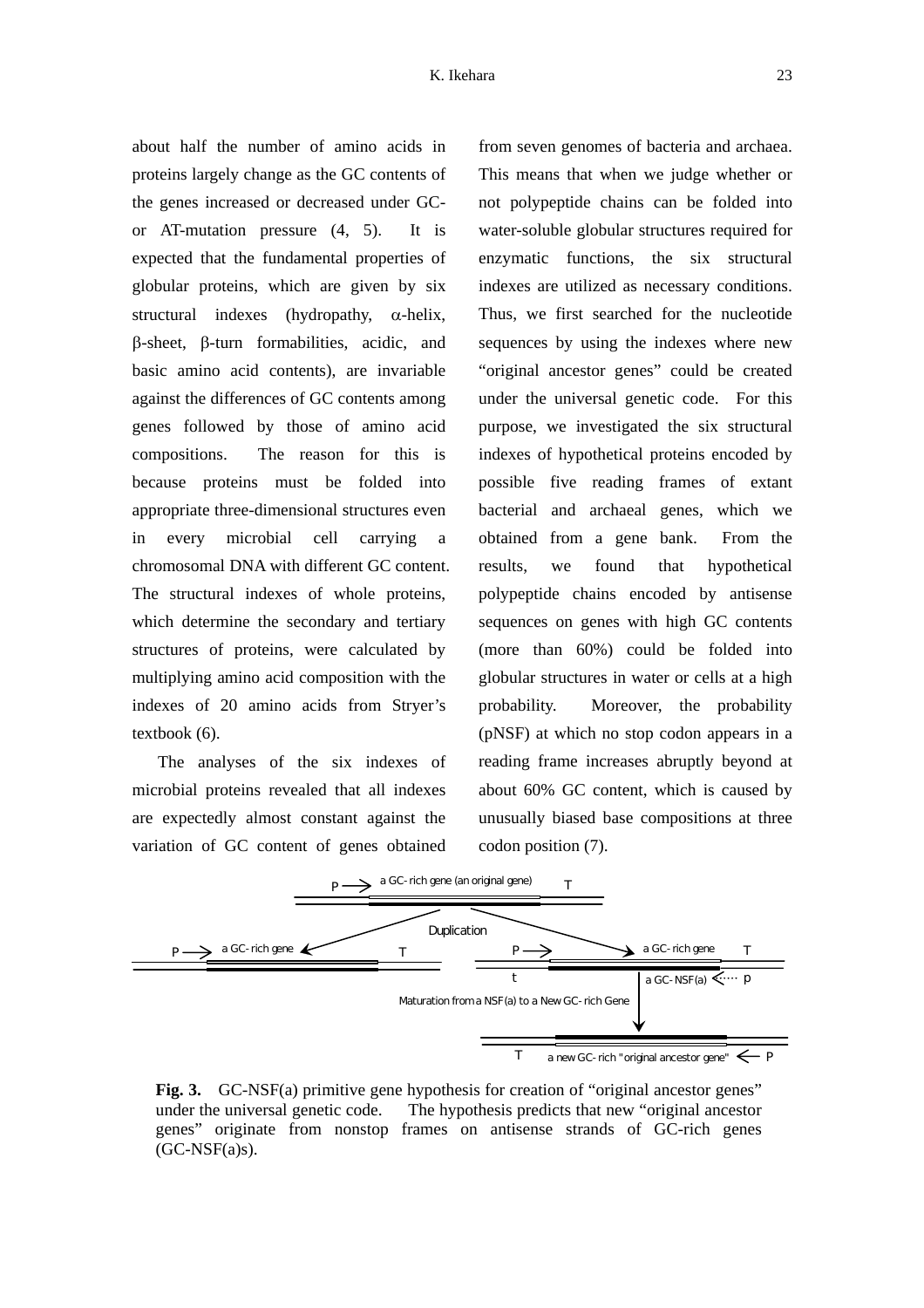It was also found that proteins encoded by GC-NSF(a) hypothetical genes have favorable properties in that they are able to adapt to novel substrates since the proteins would have some flexibility owing to slightly higher glycine contents and smaller hydrophobicity indexes of the proteins than those of actual proteins. Thus, we would like to assert here that the GC-NSF(a)s easily found on GC-rich microbial genomes must be the field, from which new "original ancestor genes" could be produced on the earth at present (Fig. 3) (3, 8).

# Hypothesis on the Origin of the Genetic Code

When several months passed after the proposition of the GC-NSF(a) primitive gene hypothesis, I noticed that base compositions of the GC-NSF(a)s can be approximated at the three codon positions as SNS or  $[(G/C)N(C/G)]$  at a limit to the GC-rich side (4, 5, 9). To confirm that the SNS code has a powerful ability coding for water-soluble globular proteins, SNS compositions in three codon positions were generated by using computer-generated random numbers. S and N mean either of G or C, and either of four bases, A, U (T), G and C, respectively. We then selected SNS compositions that could satisfy the six structural conditions obtained from extant proteins. The structural indexes of a hypothetical protein were similarly calculated with amino acid composition and the indexes of the corresponding amino acids as described above.

 From the results, it was found that the computer-generated SNS code satisfies the six conditions when the contents of G and C at the first codon position were at around 55% and 45%, respectively, and when every four base was contained at a ratio of about one-forth at the second codon position. Base compositions at the third position could not be restricted to a narrow range due to the degeneracy of the genetic code at that position. However, this also means that there was a high probability that polypeptide chains composed of SNS-encoding amino acids ([L], [P], [H], [Q], [R], [V], [A], [D], [E], and [G]) should be folded into globular

|                            | U    | $\overline{C}$ | A          | G   |               |  |  |  |
|----------------------------|------|----------------|------------|-----|---------------|--|--|--|
| G                          | Val  | Ala            | Asp        | Gly | $\mathsf C$   |  |  |  |
|                            |      |                |            |     |               |  |  |  |
| SNS primitive genetic code |      |                |            |     |               |  |  |  |
|                            | U    | C              | A          | G   |               |  |  |  |
| $\mathbf C$                |      | Leul Pro       | <b>His</b> | Arg | $\mathcal{C}$ |  |  |  |
| $\overline{C}$             | Leul | Pro            | Gln        | Arg | G             |  |  |  |
| G                          |      | Vall Ala       | Asp        | Gly | $\mathcal{C}$ |  |  |  |
| $\mathsf G$                | Val  | Ala            | Glu        | Gly | G             |  |  |  |
|                            |      |                |            |     |               |  |  |  |

**Fig. 4.** GNC-SNS primitive genetic code hypothesis, which we have presented to explain the evolutionary pathway to the universal genetic code (5). The hypothesis postulates that the universal genetic code originated from the GNC primeval genetic code through the SNS primitive code.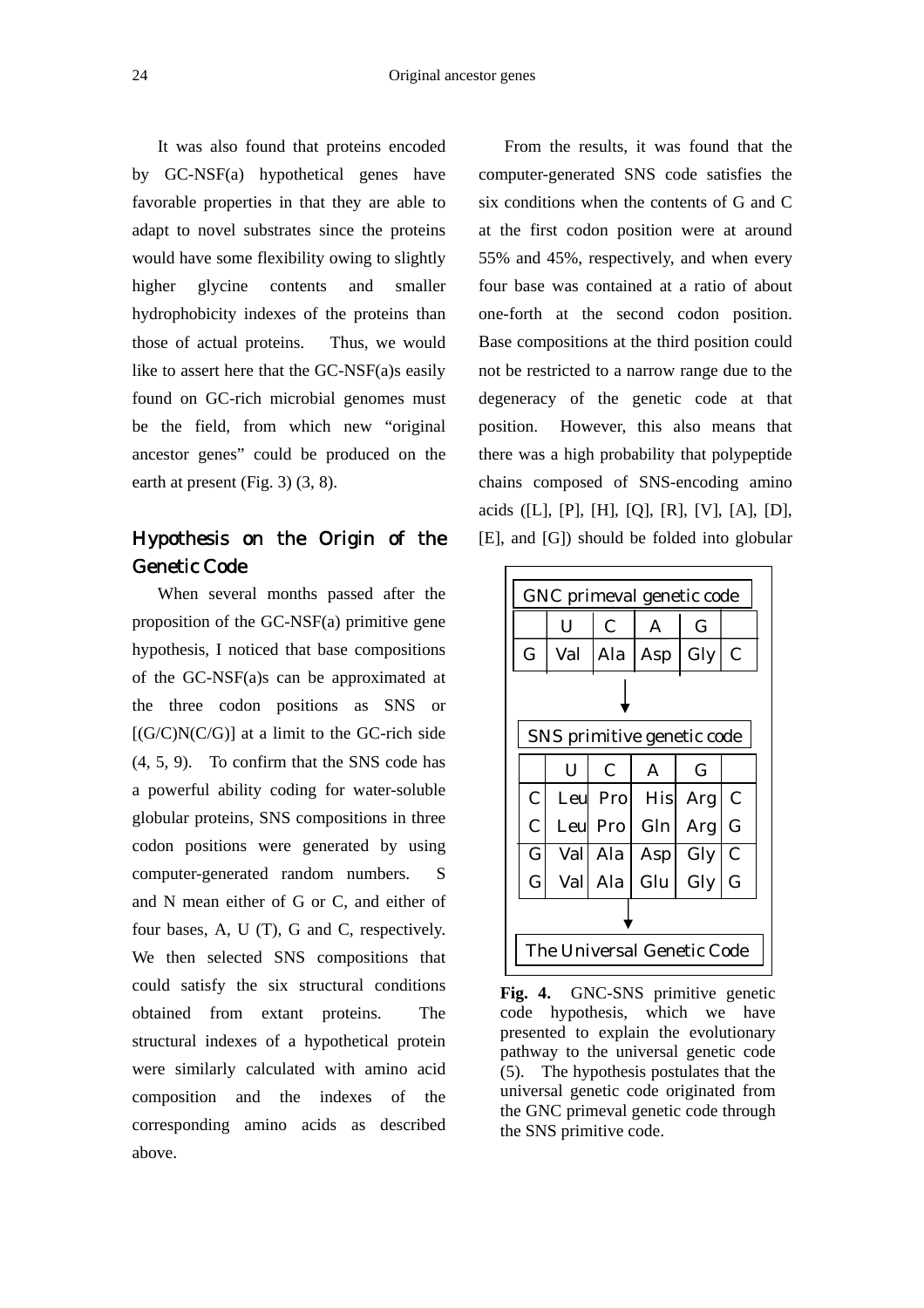structures. Thus, we have provided an SNS primitive genetic code hypothesis (9).

In addition, we confirmed that secondary structures and hydropathy profiles of proteins encoded by  $(SNS)_n$  hypothetical genes, which were generated by a computer, gave mixed profiles of three secondary structures (α-helix, β-sheet, and β-turn) and of hydrophobic and hydrophilic regions similar to those of existing proteins (data not shown).

Furthermore, we investigated what kind of genetic code that is much simpler than SNS primitive genetic code could encode water-soluble globular proteins. For this purpose, four conditions (hydropathy, α-helix, β-sheet, and β-turn formations) out of the six conditions were used to determine which genetic code could encode water-soluble globular proteins. Consequently, it was found that GNC would be used as the most primeval genetic code on the primitive earth, because four [GADV]-amino acids encoded by the code well satisfied the four structural conditions. This conclusion is the same as the antiquity of the "GNC" code, which was first proposed by Eigen and Schuster (10) from an independent standpoint of the protein

coding ability. From the analyses and discussion on the origin of the genetic code, we have proposed the GNC-SNS primitive genetic code hypothesis (Fig. 4) (5).

Under the GNC and SNS genetic codes, group coding for the production of functional proteins should be adopted to avoid meeting stop codons, otherwise non-assigned triplets or the resulting stop codons would often appear in the random sequences at extremely high frequencies. At present, however, it is unknown about what makes it possible to enable group coding.

# **Establishment of the GNC primeval genetic code**

Shimizu (11) has reported that RNAs bearing anticodon nucleotides at the 5' ends and a discriminator base at the 3' ends named as C4N could accept the cognate amino acid by the lock-and-key relationship, and that the C4N complexes were aminoacylated specifically with their cognate amino acids. From theoretical analysis of conformation of the hydrogen-bonded C4N complexes, it is shown that some conformational changes are induced in the anticodon trinucleoside



**Fig. 5.** Establishment of GNC primeval genetic code by specific stereo-chemical binding of [GADV]-amino acids with GNC-containing oligonucleotides. GNC codons arranged randomly but sequentially were used as imitations of genes before creation of the most primitive "original ancestor gene" (single-stranded (GNC)n gene).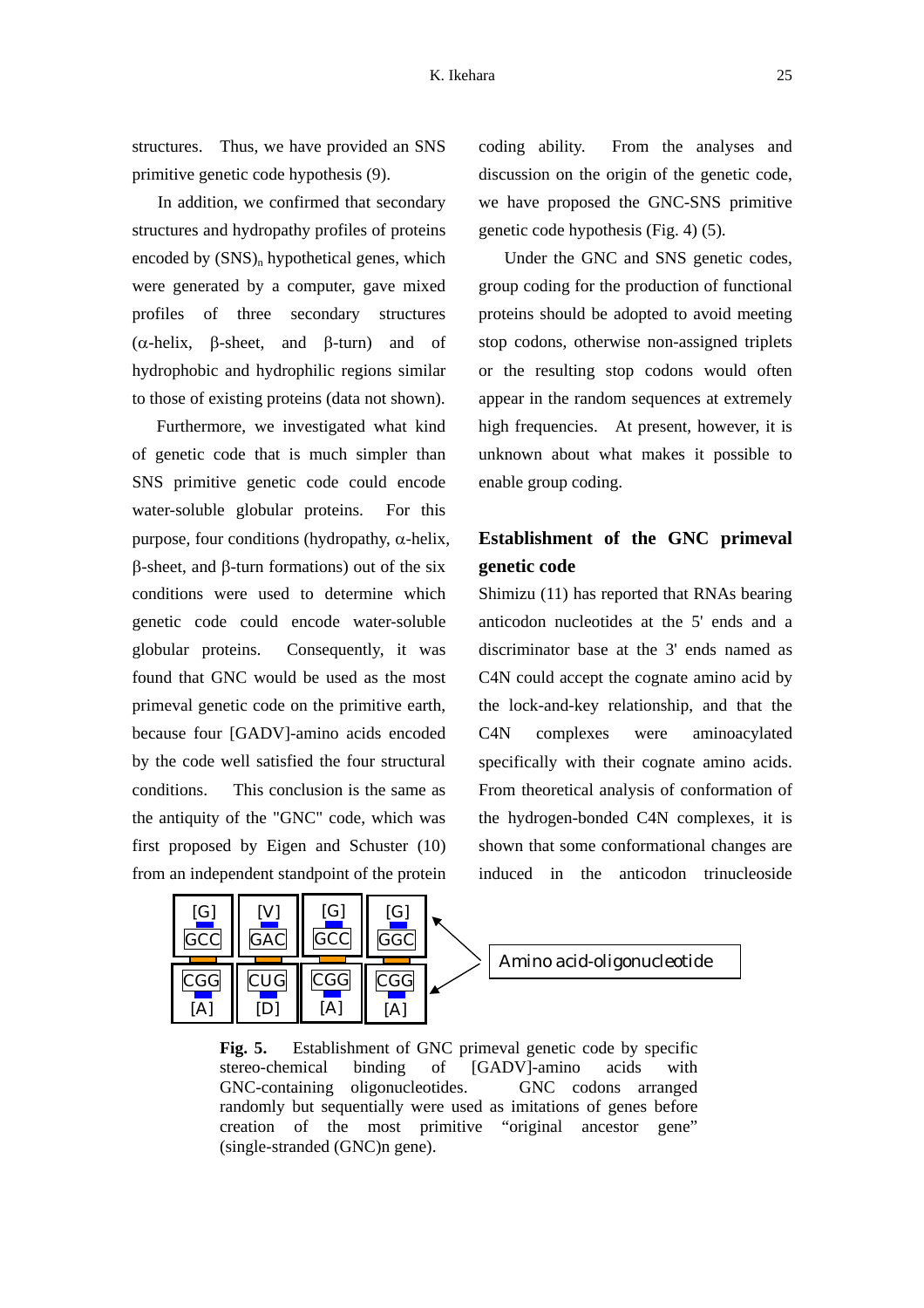diphosphate by the binding of the discriminator base. Conformational changes of C4N and the amino acid are also induced by the binding of the amino acid to C4N (12).

So, it is assumed that [GADV]-proteins accumulated by pseudoreplication of the proteins in [GADV]-protein world synthesized nucleotides and oligonucleotides (4, 8), and that oligonucleotides containing GNC were aminoacylated with cognate [GADV]-amino acid and confronted with complementary complexes similarly as that one is tRNA (anticodon) and the other is mRNA (codon) (Fig. 5). The random lengthwise arrangement of the complexes should accelerate [GADV]-protein synthesis at a higher rate than the synthesis of [GADV]-proteins under the absence of the C4N-like complexes, leading to establishment of the GNC primeval genetic

code. It is also supposed that [GADV] proteins synthesized under the GNC primeval genetic code must contain only [GADV]-amino acids, since the code can translate GNC codons into the four amino acids. The reason why random peptide bond formation among [GADV]-amino acids made it possible to produce water-soluble globular proteins is that the composition composed of [GADV]-amino acids is one of the  $0<sup>th</sup>$ -order structures of proteins (4).

## **Deduced Pathway for Creation of "Original Ancestor (GNC)n Genes"**

As described above, we have proposed that the first genetic code appeared on the earth must be the GNC primeval genetic code. This implies that even randomly GNC repeating sequences could be utilized as a kind of functional genes encoding water-soluble globular proteins on the



#### (a new original gene from antisense sequence)

Fig. 6. Two routes for producing new genes. Once one original (GNC)n gene was produced, new genes were easily produced by using the original gene through two routes, one is from sense sequence and the other is from antisense sequence of the original gene. From route 1, new gene could be produced as a modified gene of the original gene, and from route 2, new gene could be created as an "original ancestor gene".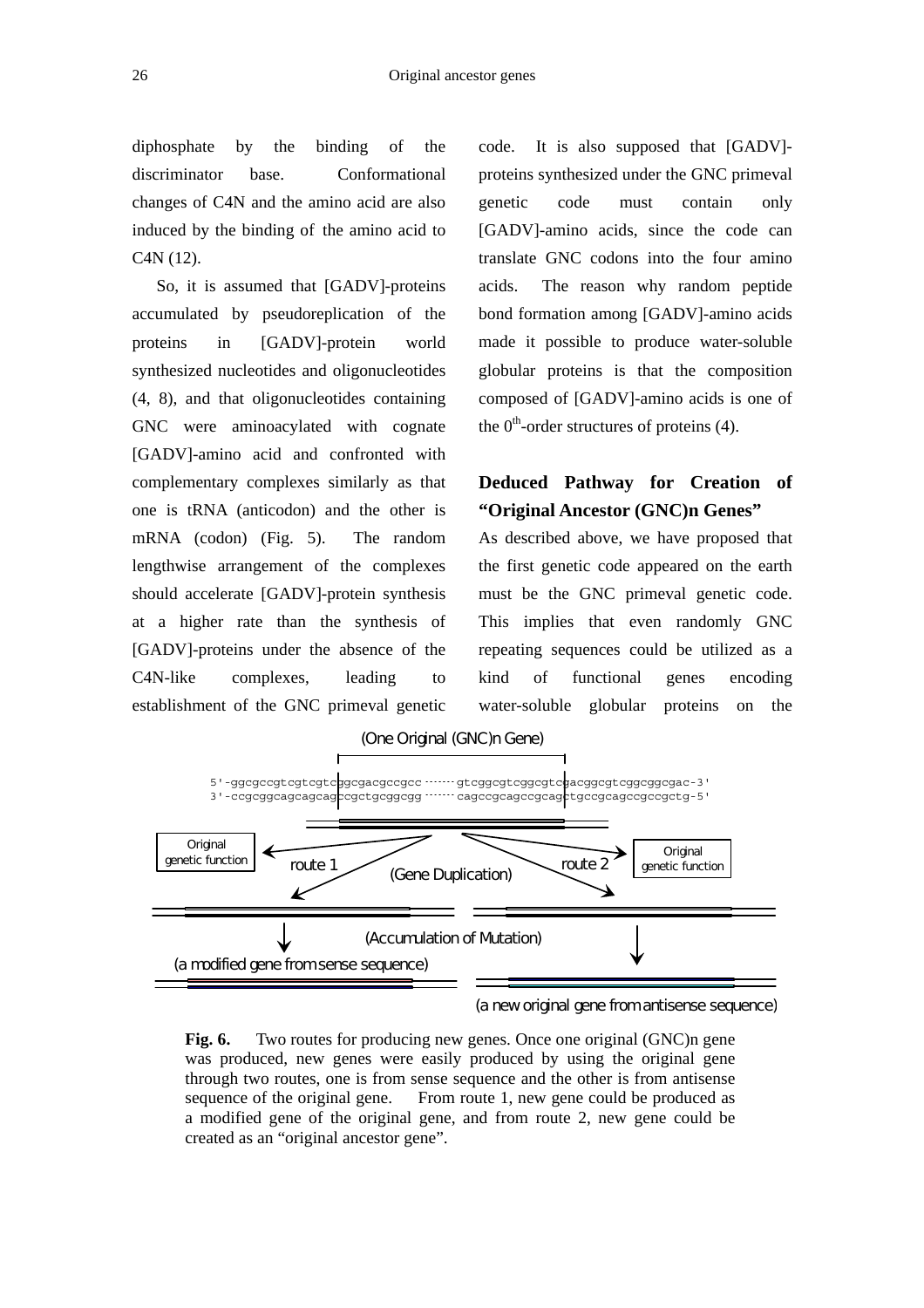primitive earth. To exhibit genetic functions more effectively, GNC codons must be combined by covalent bonds, resulting in formation of the most primitive single-stranded RNA genes corresponding to modern mRNA, after a lapse of some time from the establishment of the GNC primeval genetic code. Lately, double-stranded (GNC)n genes were formed by binding GNC codons with covalent bonds as the case of formation of the single-stranded (GNC)n genes as described above. Double-stranded (GNC)n genes evolved from the single-stranded GNC sequences were symmetric between codons on sense and antisense sequences.

This enabled for both sequences to use for production of new genes. Namely, two routes for creation new genes are considered (Fig. 6). One route is for producing new genes encoding modified and similar proteins to the original proteins. The other is a route producing new "original ancestor genes" encoding new proteins with quite different amino acid sequences from every sequence

of proteins existed before. These suggest that antisense sequences of primeval genes,  $(GNC)<sub>n</sub>$ , would be favorable for synthesis of new "original ancestor [GADV]-proteins" under the most primitive GNC code. Thus, the [GADV]-proteins must lead to create the GNC primeval genetic code followed by (GNC)n primeval genes, resulted in formation of the most primitive fundamental life system.

## **Deduced Pathway for Creation of "Original Ancestor (SNS)n Genes"**

As seen in Fig. 7, it is considered that gene, genetic code and protein were coevolved and must be coevolved in the period from the establishment of the fundamental life system to the present time, since three objects are intimately related to each other. The reasons are as follows. Proteins can not be reproduced without both genes and genetic code, after the establishment of the fundamental life system. Genetic functions on genes can not be expressed without both proteineous enzymes and genetic code. Of



**Fig. 7.** Coevolution among gene, genetic code and protein. Three objects composed of gene, genetic code and protein have coevolved, after establishment of the most fundamental life system, since they are intimately related each other.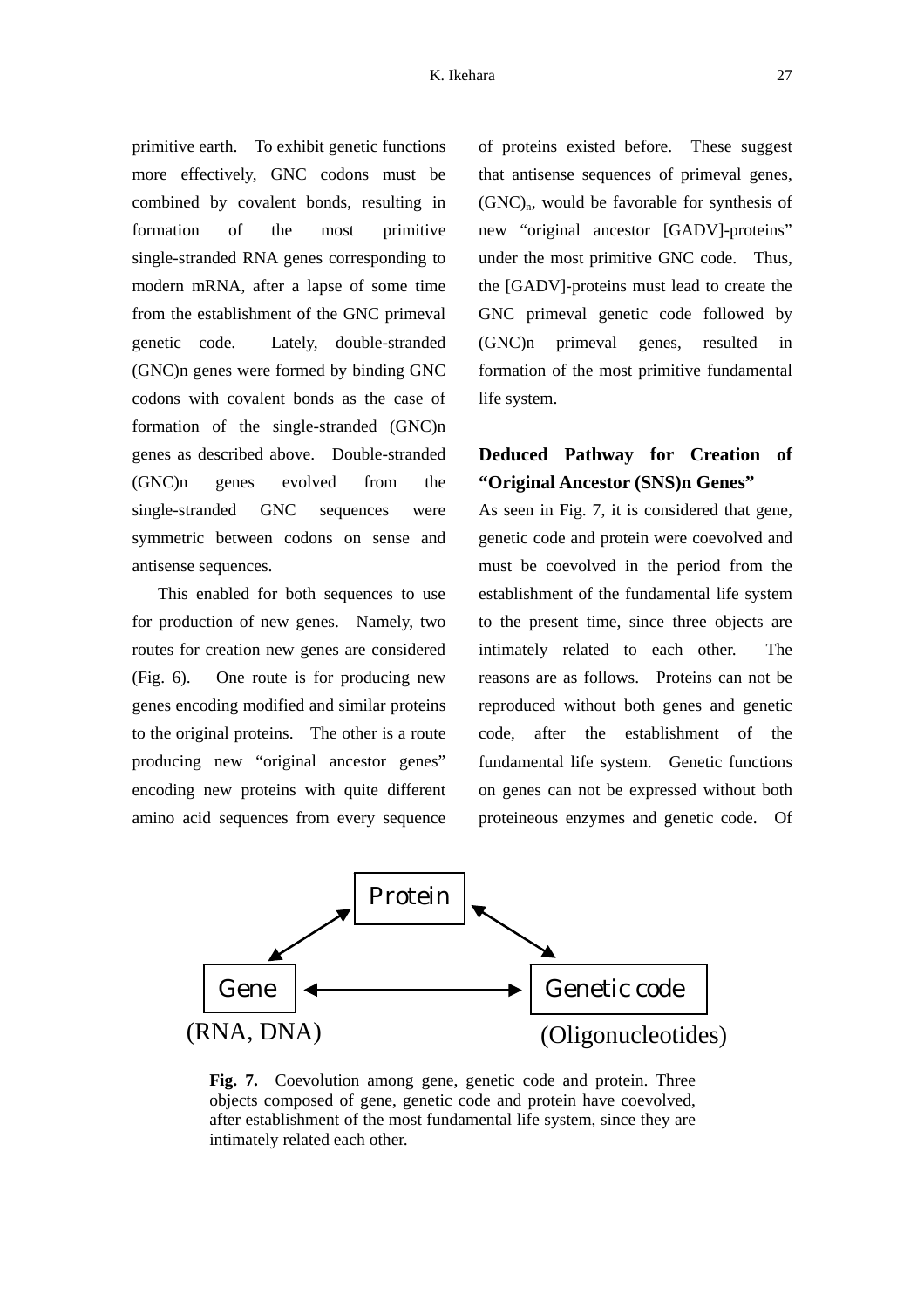course, genetic codes have the reason for existing, when both genes and proteins are present.

During the coevolution between genetic code and genes, the GNC primeval genetic code gradually developed to SNS primitive genetic code through codon captures, and (GNC)n genes changed their base sequences to (SNS)n sequences. Six pairs of SNS codons out of eight can encode the same amino acids after base exchanges between G and C at the third codon position, since those pairs are degenerated at the position. The degeneracy of the SNS codons enabled to create more easily new "original ancestor genes" from their antisense sequences, as given in Fig. 8, than GNC codons without degeneracy. Under the SNS primitive genetic code, new genes could be created from sense sequences and from antisense sequences through two routes as explained above in the case of (GNC)n genes. In

other words, the degeneracy of SNS codons expanded a possibility for creation of "original ancestor genes" from antisense sequences (Fig. 8).

# **Deduced Pathway for Creation of "Original Ancestor Genes" on the Present Earth**

During the coevolution between genetic code and genes, the SNS primitive genetic code gradually developed to the universal genetic code through capturing codons with A and U at the first codon position. In parallel, (SNS)n genes evolved to modern genetic sequences. In this case too, new genes could be created from sense sequences and from antisense sequences through two routes as explained above in the case of (GNC)n and (SNS)n genes. But, in the case of the universal genetic code, it is possible to vary many codons among four bases, A, T, G and C, or among two bases, at the third codon



|                                                                                                                                                                        | <b>५।──<del>&gt;</del></b> २ । | $\overline{5}$ $\rightarrow$ 3' |  |
|------------------------------------------------------------------------------------------------------------------------------------------------------------------------|--------------------------------|---------------------------------|--|
| Sense strand : $qcc$ (Ala) $\rightarrow$ $qcq$ (Ala) the same amino acid<br>Antisense strand: $\cos (\text{Gly}) \rightarrow \cos (\text{Arg})$ a different amino acid |                                |                                 |  |

**Fig. 8.** New gene creation from original (SNS)n gene. New genes were easily produced from original (SNS)n genes through two routes as similarly as those described in Fig. 6, one is from sense sequence and the other is from antisense sequence of the original gene. "Original ancestor genes" could be produced from antisense sequences at a high probability due to the degeneration of SNS code at the third codon position.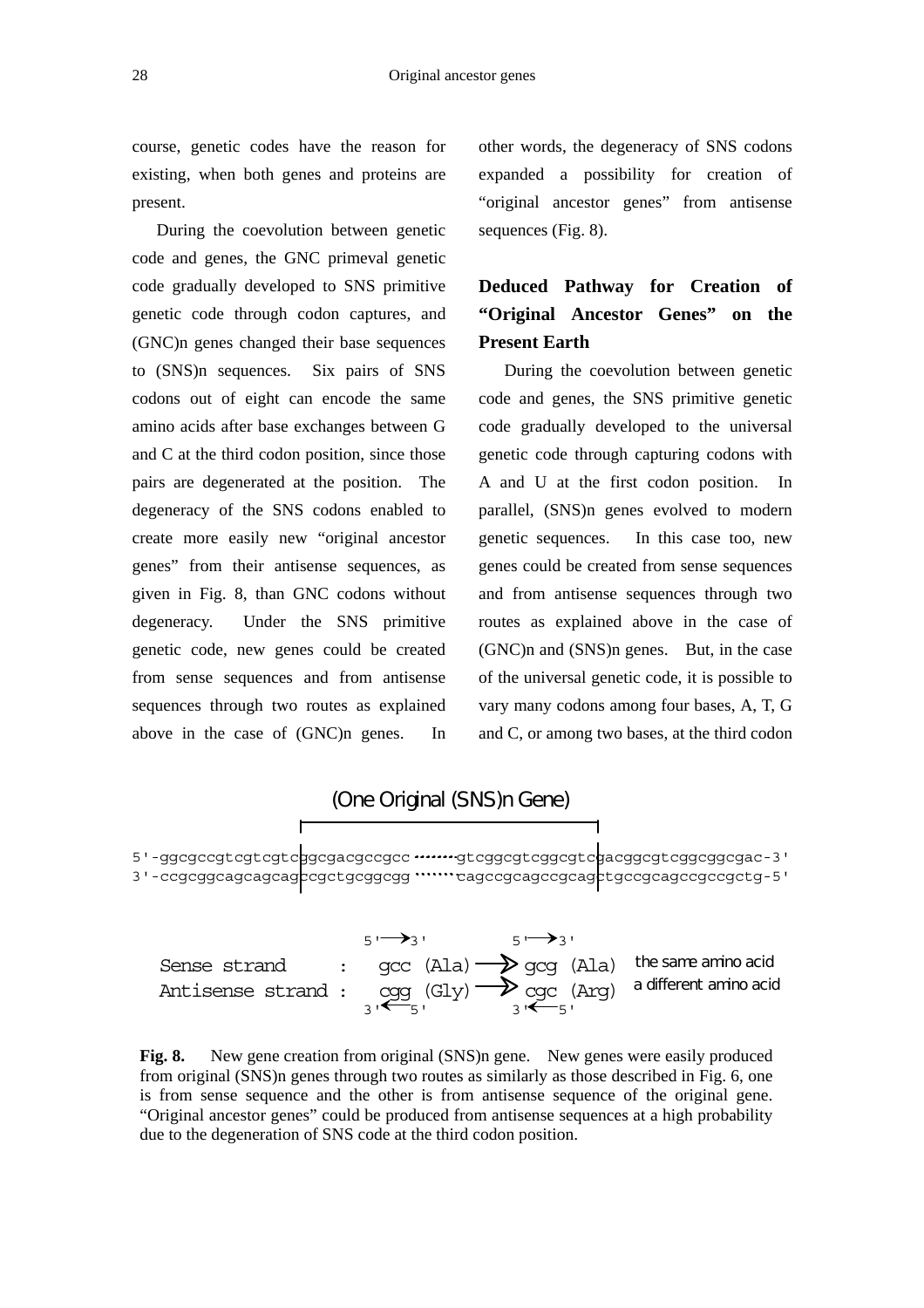position without changing amino acids encoded, resulting in changing bases at the first codon positions in codons on antisense strand and in amino acid replacements in the range restricted in modified SNS  $0<sup>th</sup>$ -order structure of proteins.

The degeneracy of codons in the universal genetic code enabled to create new "original ancestor genes" from their antisense sequences much more easily than before.

### **Discussion**

In this review, I surveyed possible pathways, through which new "original ancestor genes" were created. Before the most primitive (GNC)n genes were created, random lengthy arrangements of GNC triplets or GNC codons were used in place of the primitive genes. At a next step, single-stranded (GNC)n genes were created by joining of GNC triplets with phosphodiester bonds (Fig. 5). Then, the single stranded (GNC)n genes evolved to double-stranded (GNC)n genes by joining of GNC triplets on the other side with covalent bonds. After the formation of genes on double-stranded RNA or DNA, new genes could be created through two routes, one is from sense strands for producing new genes encoding modified and similar proteins to the original proteins, and the other is from antisense sequences of the original genes for producing new "original ancestor genes", as given in Fig. 6. The first route from the sense sequences and the second route from the antisense sequences contributed to expansion of protein families and to the creation of new protein families, respectively. It can be concluded that, genes in lives on this planet have been diversified by applying the two routes for producing new genes.



**Fig. 9.** Possible evolutionary pathway from chemical evolution to the fundamental life system composed of genes, genetic code and proteins. [GADV]-proteins accumulated by pseudoreplication in [GADV]-protein world synthesized nucleotides and established GNC primeval genetic code followed by formation of (GNC)n genes. The most primitive fundamental life system coevolved to the modern life system. Bold arrows, thin arrows and white arrows indicate formation processes, evolutionary pathways and flows of genetic information, respectively.